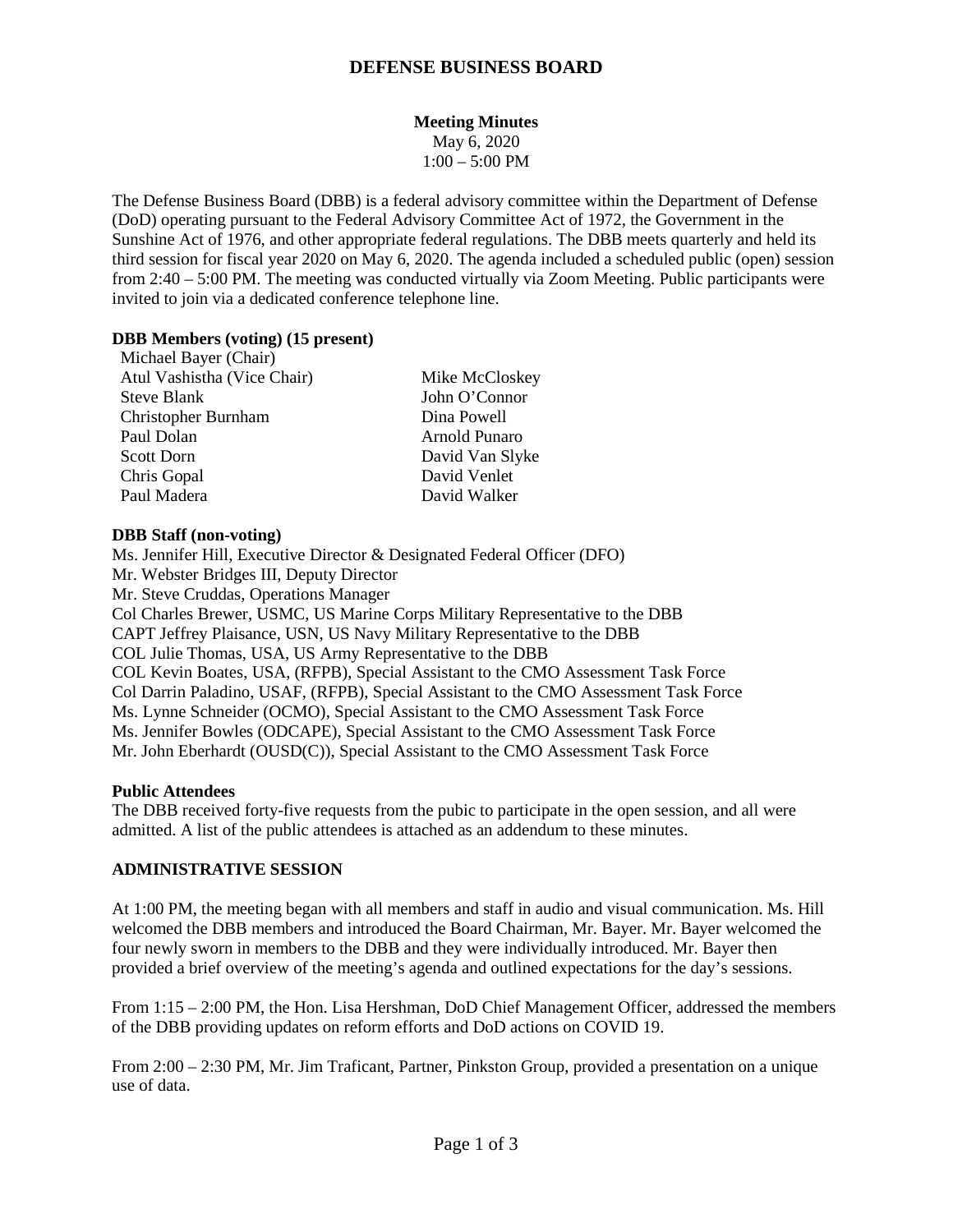# **DEFENSE BUSINESS BOARD**

Following Mr. Traficant's presentation, the DBB recessed for a short break.

### **OPEN MEETING SESSION**

At 2:40 PM, Ms. Hill announced the public session of the meeting, and introduced Mr. Bayer.

Mr. Bayer welcomed members of the public who were participating with the audio connection only, and with separate access to the discussion materials before the Board. Mr. Bayer thanked the members and staff on their outstanding efforts in supporting the study. Mr. Bayer provided introductory comments to the study, and then introduced Major General Arnold Punaro (USMCR, Ret), one of the Co-Chairs of the study's task force.

Chairman Bayer, TF Co-Chair Arnold Punaro, TF Co-Chair Atul Vashistha, David Van Slyke, and David Walker presented the study in the following order:

| Mr. Punaro    | Provided an overview of the study and its methodology, covering slides 1-8.                                                                                          |
|---------------|----------------------------------------------------------------------------------------------------------------------------------------------------------------------|
| Mr. Vashistha | Provided a summary introduction to our strategic imperative on the 'burning platform'<br>section beginning on slide 9.                                               |
| Mr. Bayer     | Briefed the China overview on slides 10-14.                                                                                                                          |
| Mr. Walker    | Briefed fiscal and economic challenges faced by our country and the DoD on slides 15-<br>18.                                                                         |
| Mr. Punaro    | Provided an overview of defense-wide spending activity on slides 19-23.                                                                                              |
|               | Mr. Van Slyke Provided an overview of the assessment, the six statutory tasks, and the DBB study's<br>methodology on slides 25-28.                                   |
| Mr. Walker    | Briefed statutory task number one on CMO effectiveness, slides 29-31.                                                                                                |
|               | Mr. Van Slyke Briefed statutory task number two on the views of the Under Secretaries and the CMOs<br>of the military departments, slide 32.                         |
|               | Mr. Vashistha Briefed statutory task number three on the culture of the DOD, slides 33-34.                                                                           |
| Mr. Walker    | Briefed statutory task number four, the views of the GAO, slides 35-37.                                                                                              |
| Mr. Vashistha | Briefed statutory number five, which is the best practices in the private and public sector,<br>slides 38-39.                                                        |
| Mr. Walker    | Briefed the DBB's examination of how several of our major allies, the United Kingdom<br>and Australia, deal with transformation in their organizations, on slide 40. |
|               | Mr. Van Slyke Briefed statutory task number 6, which is responsibilities and authorities of the CMO<br>versus other key Department leaders on slide 41.              |
| Mr. Walker    | Briefed the DBB findings, observations, and summary assessment as required by the<br>statute in slides 42-43.                                                        |
| Mr. Punaro    | Provided an overview on the Defense Agencies and Field Activities (DAFAs) and the<br>Defense Working Capital Fund in slides 44-60                                    |
| Mr. Punaro    | Provided an overview of the DBB's recommendations on organizational alternatives in<br>slides $61-64$                                                                |
| Mr. Walker    | Provided a detailed explanation of the Principal Undersecretary for Defense for Business<br>Transformation in slides 65-66.                                          |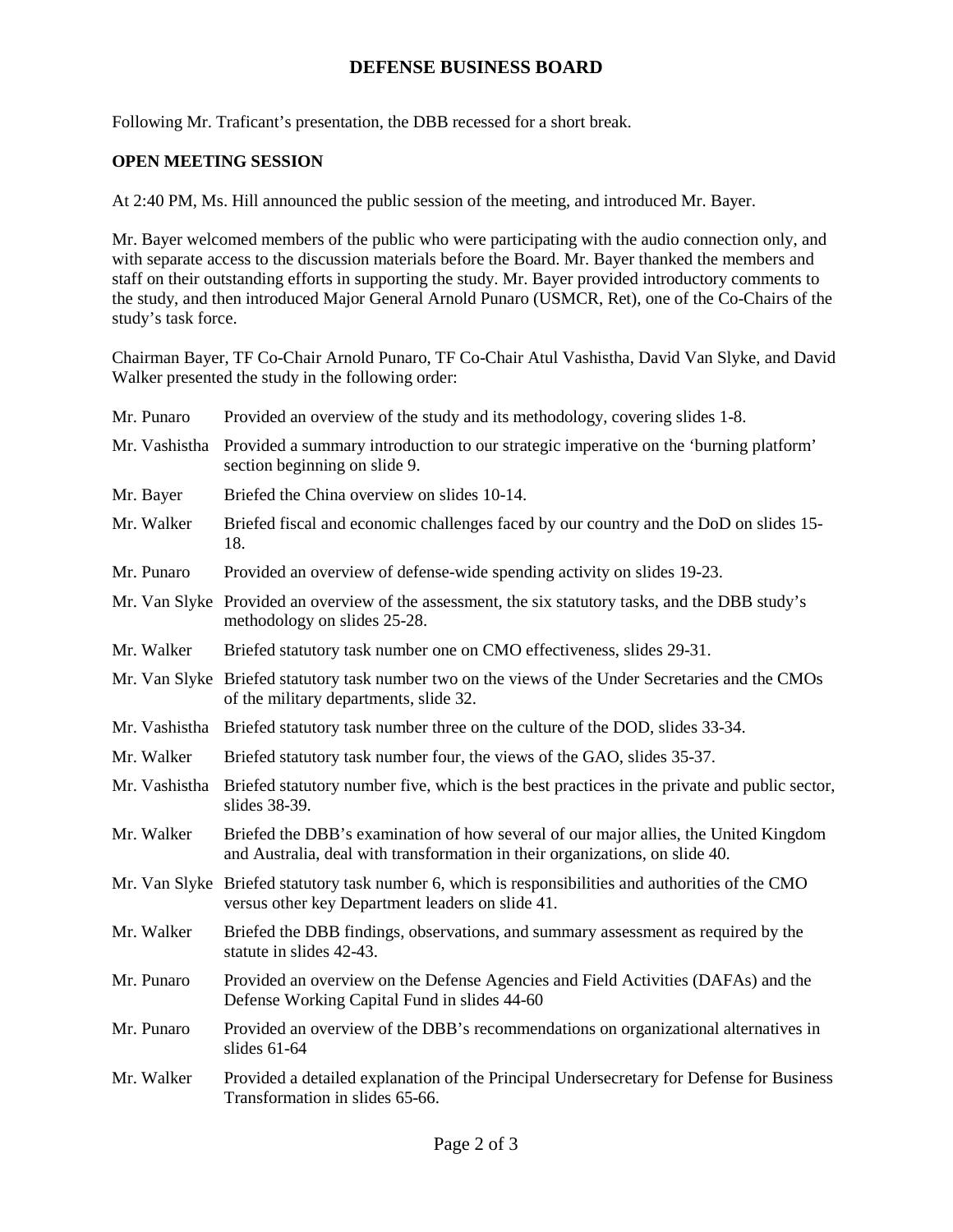# **DEFENSE BUSINESS BOARD**

- Mr. Van Slyke Provided a detailed explanation of the two-Deputy Secretary of Defense alternative, slides 67-69.
- Mr. Punaro Briefed the capabilities of the Deputy Secretary of Defense as Chief Operating Officer with enhanced capabilities, slides 70-73.
- Mr. Punaro Briefed the DBB's final recommendations for the CMO role, slides 74-81.

Public Comments. Ms. Hill asked the public session attendees if there were any questions or comments.

- Ms. Cathy Berrick from the Government Accountability Office (GAO) stated that the CMO position at DoD is needed to address longstanding business operations and transformation challenges, and that the GAO had previously recommended to the Secretary of Defense the option for a second deputy secretary focused exclusively on business operations as the best outcome for DoD to address and implement needed transformational changes. Ms. Berrick also emphasized that maintaining the current CMO position could be successful if appropriately resourced, empowered, and had clearly articulated responsibilities.
- Mr. Bayer thanked Ms. Berrick and the GAO for their support throughout the Study.
- There were no other public questions or comments offered.

Following public comments, the Mr. Bayer opened the floor for comments from the Board. The members were supportive and complimentary of the quality of the Task Force's work. There were no questions on the materials. Mr. Bayer then called for a motion to approve. Mr. Punaro made the motion for the Board to accept the Task Force's study and recommendations. Mr. Atul Vashistha seconded the motion. Prior to voting, two new members sworn in days before, (Mr. Paul Madera and Dr. Mike McCloskey) abstained citing lack of sufficient knowledge of the matters to cast a vote.

The remaining Board members voted unanimously to accept the study's recommendations.

At 5:05 PM, Ms. Hill announced the conclusion of the open session at which time Mr. Bayer then adjourned the meeting.

By my signature, certified to be accurate and complete.

Michael J. Bayer Chairman Defense Business Board 28 May 2020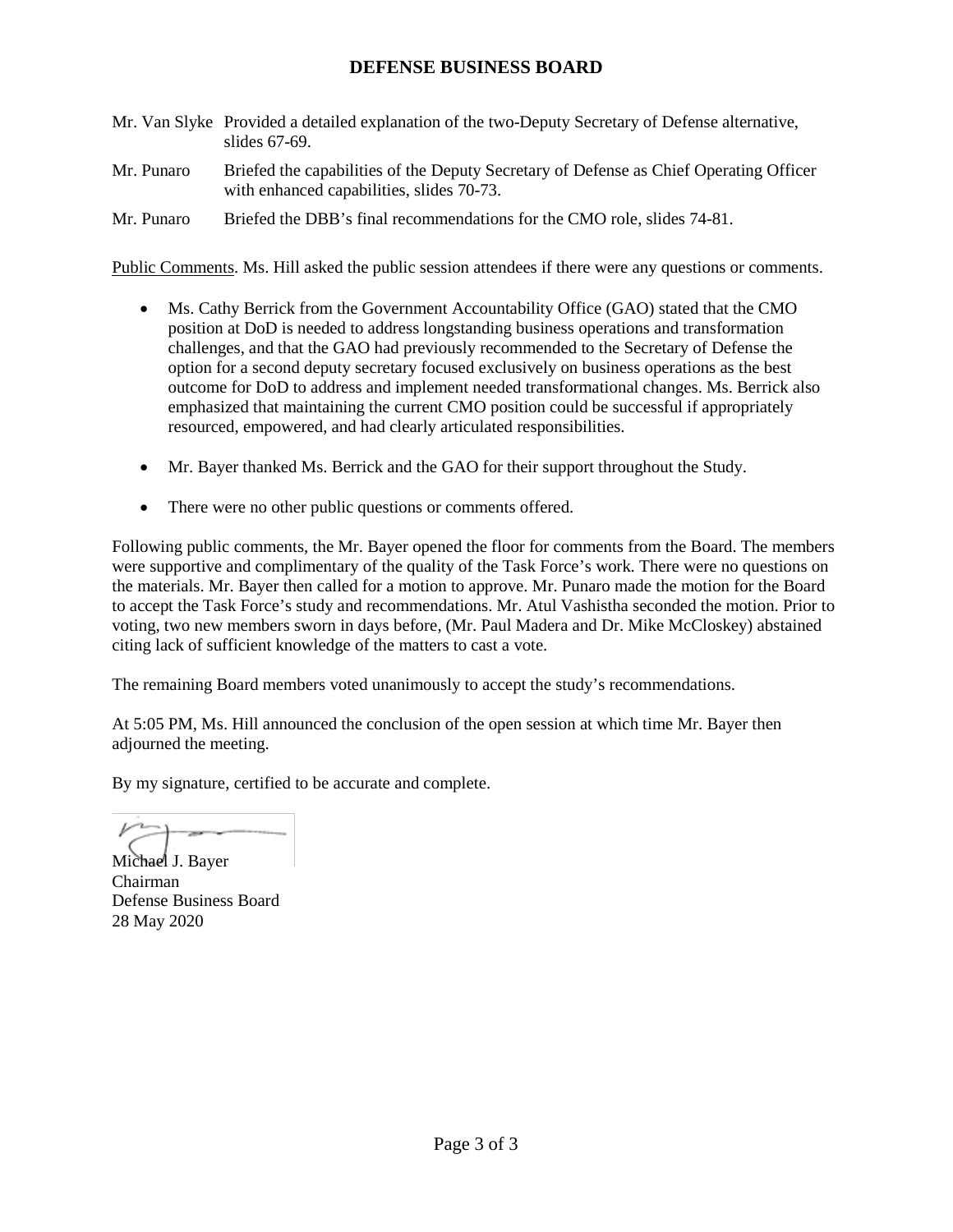# **Addendum Defense Business Board Quarterly Meeting May 6, 2020 Public Attendees (telephonically) Information on this sheet is part of the public record**

| <b>Name</b>                     | Organization                                                  |
|---------------------------------|---------------------------------------------------------------|
| Andrew L. Schaaf                | Vail Technologies LLC                                         |
| <b>Andrew Mapes</b>             | Office of the Chief Management Officer                        |
| Ankur Ghia                      | McKinsey & Company                                            |
| BrigGen David Lyons             | Office of the Deputy Secretary of Defense                     |
| Caroline Vic                    | Office of the Deputy Secretary of Defense                     |
| Carolyn Joshua                  | Office of the Chief Management Officer                        |
| <b>Cathy Berrick</b>            | U.S. Government Accountability Office                         |
| Chandru Krishnamurthy           | McKinsey & Company                                            |
| <b>Chuck Prichard</b>           | Office of the Assistant Secretary of Defense (Public Affairs) |
| <b>COL Jennifer Hammerstedt</b> | Office of the Deputy Secretary of Defense                     |
| <b>Daniel Ramsey</b>            | U.S. Government Accountability Office                         |
| Dianne Taft-Moore               | Defense Counterintelligence and Security Agency               |
| Doug Nichols                    | <b>Washington Headquarters Services</b>                       |
| Earl McCuller                   | Vail Technologies LCC                                         |
| <b>Edie Yetts</b>               | Carnegie Mellon. Univeresity                                  |
| Elizabeth Field                 | U.S. Government Accountability Office                         |
| <b>Gregory Peck</b>             | Office of the Deputy Secretary of Defense                     |
| <b>Heather Hopkins</b>          | Office of the Deputy Secretary of Defense                     |
| <b>Irina Plaks</b>              | The Punaro Group                                              |
| Jeffrey W. Eanes                | Office of the Chief Management Officer                        |
| Karen Nowowieski                | Office of the Chief Management Officer                        |
| Kirk Marshal                    | Office of the Chief Management Officer                        |
| Kiron Skinner                   | Carnegie Mellon. Univeresity                                  |
| Leigh Ann Sheffield             | U.S. Government Accountability Office                         |
| LTC Christopher D. Klein        | Office of the Chief Management Officer                        |